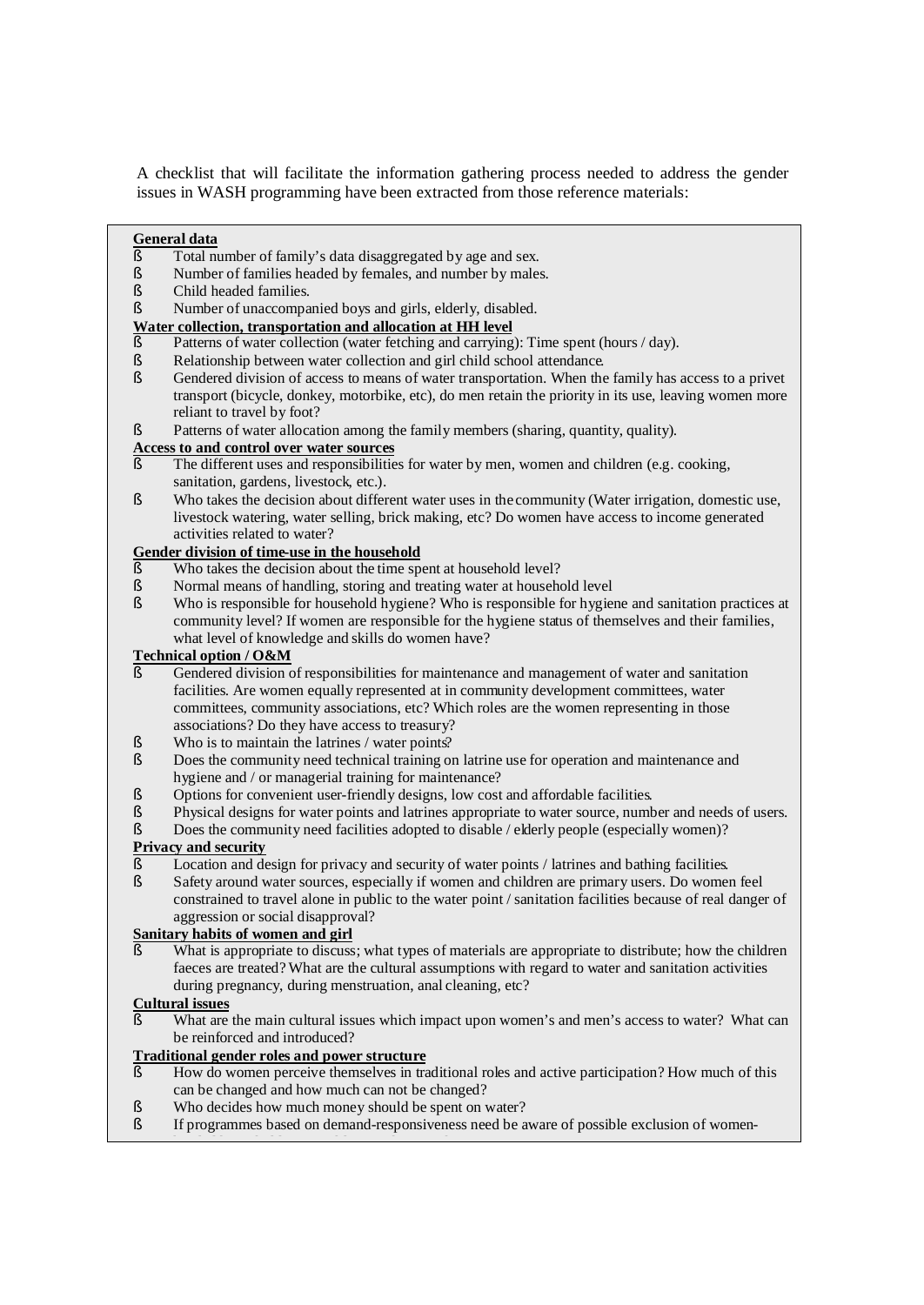## **Which action should be implemented in order to ensure gender mainstreaming?**

Examples of case studies and in-country research studies with specific activities and results from different experiences worldwide are included in the Software WatSan CD: Hygiene Promotion – General concepts < Gender < In country research - Case studies.

In this guide good practices and lessons learnt that will facilitate the gender mainstreaming in WASH programming have been extracted from those reference materials:

#### **Community consultation**

- § Identify person (i.e., school teacher, NGO representative, female translator) who could coordinate consultations that include the gender dimension with women and men directly affected.
- § Establish mechanisms (e.g. workshops, focus discussion groups, etc) to make sure men and women's voices are heard on decisions related to immediate location and appropriate technology for water and sanitation systems (design, type, cost and affordability), using appropriate persons/facilitators where necessary. Women need to be consulted about convenient times and locations for meetings and they need time to be given time to re-organize their schedules.
- § Involve both men and women in discussions on water and sanitation, including personal hygiene habits, general health and the needs and fears of children.
- § Conduct consultations in a secure setting where all individuals (including women and girls) feel safe to provide information and participate in discussion and decision making.
- § Work separately with women and men's groups, where necessary, to counter exclusion and prejudice related to water, sanitation and hygiene practices.
- § Guarantee confidentiality and integrate cultural sensitivity into discussion forums on hygiene and sanitation with women and girls.
- § Use other women as facilitators in these discussions
- § Include questions on cultural and ethnic beliefs on water usage, responsibilities and sanitation practices.
- § Create a participatory, non-discriminatory (age, sex, ability) framework for enabling unrestricted access to water and sanitation.

#### **Link to hardware / Community training**

- Provide 'coaching' advice to engineers and the technical team on how to work with the community and make effective use of women's knowledge of the community.
- § Provide formal and 'on-the-job' training of both men and women in construction, operation and maintenance of all types of water and sanitation facilities, including wells and pumps, water storage, treatment, water quality monitoring, distribution systems, latrines and bathing facilities.
- § Ensure that the trainings are suited for the specific needs of women (timing, language, educational qualification requisites, etc). The training need to be especially tailor-made to the specific requirement of poor women and vulnerable groups.
- § Provide training to women in effective water and sanitation planning and management, especially where there is a prevalence of women-headed households (using women to women training).
- § Offer training to men in water management, especially for single male-headed households which have previously relied on women to collect water and to manage the cooking, personal hygiene and domestic needs for the family (using men to men training)
- § Work with community groups to expand, operate and maintain communal facilities, and dispose of liquid and solid wastes

# **Social research**

- Through key interviews intend to understand the power and social relation in the target communities and examine the roles, responsibilities, processes and workloads of children, women and men, the rich and the poor in terms of labour in their homes, in food production and water use and management.
- § Determine how women's and men's participation and skills acquisition influence power dynamics at the household level. Be aware of possible increases in domestic tensions and provide conflict resolution counselling and support.

# **Gender sensitization**

- Develop special activities on gender sensitization for men.
- § Target hygiene programmes not only to mothers, but also to fathers and other carers of children.